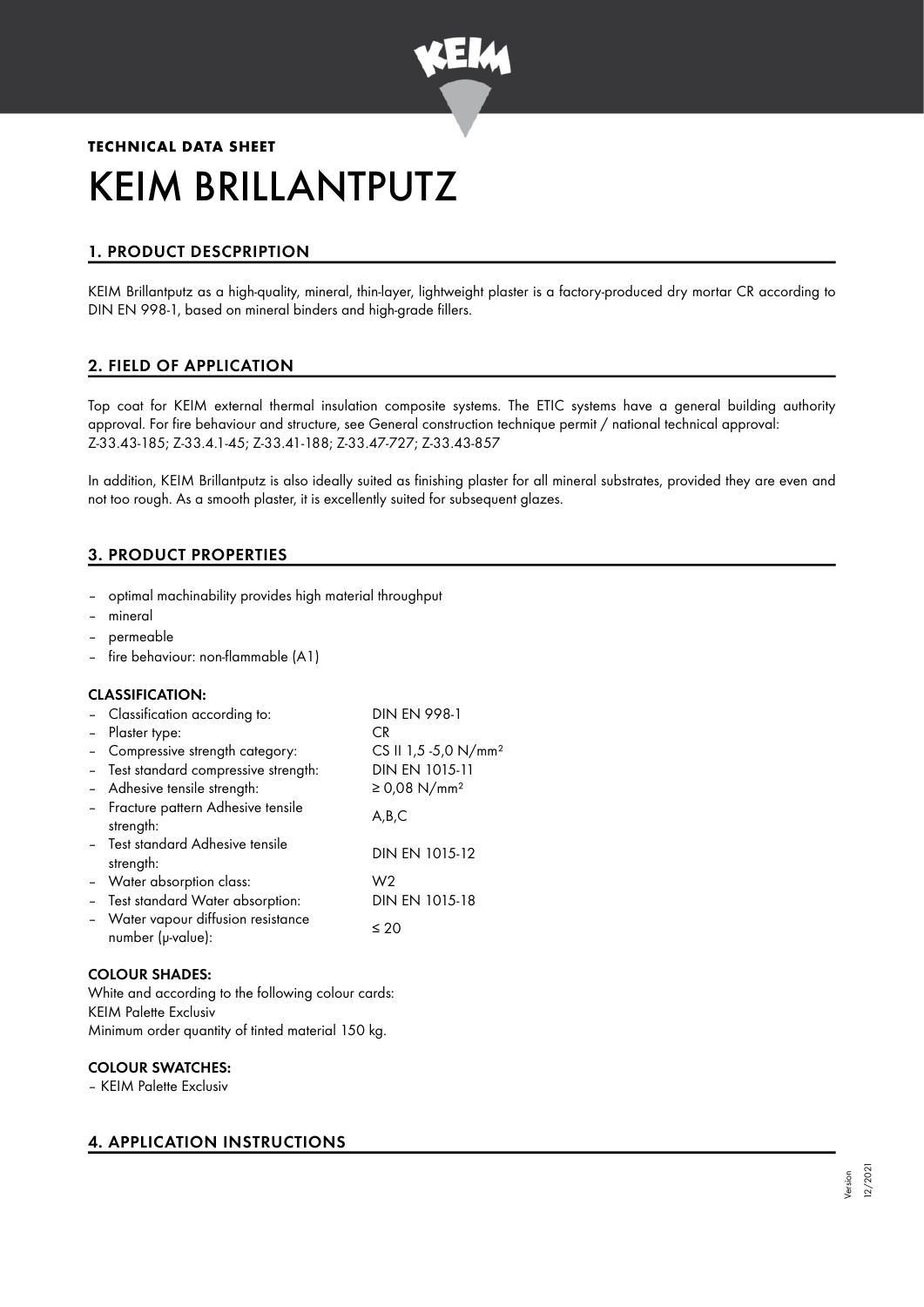#### SUBSTRATE PREPARATION:

The substrate must be strong, dry, clean, sound and free from adhesion-reducing residues and must not be too absorbent.

#### APPLICATION CONDITIONS:

Ambient and substrate temperature ≥ 5 °C during application and drying. Do not apply in direct sunlight or on sun-heated substrates. Protect surfaces from direct sun, wind and rain during and after application.

#### PREPARATION OF MATERIAL / MIXING & CONVEYING:

KEIM Brillantputz Mix with clean water using a stirrer to a stiff-plastic consistency without lumps and allow to mature briefly. Do not mix material that has already stiffened with water again under any circumstances.

Water quantities:

Smooth plaster: 6.5 – max. 10 litres /25 kg

Rough plaster: approx. 5.8 – max. 8.5 litres /25 kg

Grooved plaster: approx. 5.0 – max 7.5 litres /25 kg

#### TOP RENDER:

Rough and grooved plasters: Apply mixed KEIM Brillantputz with a stainless steel trowel to approximately grain thickness. After applying KEIM Brillantputz, the surface must be rubbed down and smoothed with either a plastic or steel trowel. Smooth plaster: Apply mixed KEIM Brillantputz smooth plaster in a layer thickness of approx. 3 mm. Texture or smooth the smooth plaster with a trowel and felt with a fine, soft sponge board after approx. 1 – 3 hours, depending on the weather. Note: To avoid build-up, always work through quickly, wet on wet. Always apply only the same batch no. in one area. If possible, the total requirement for one project should be ordered, which can be called off in partial quantities if necessary. All plasters can also be individually structured instead of being rubbed or felted. Plaster designs such as comb or broom finish should be determined on the basis of sample surfaces. Possible influences on the subsequent colour design or later soiling tendency of the finished surface should be taken into consideration.

#### AFTERTREATMENT:

KEIM Brillantputz must be protected from drying out too quickly due to sun or wind, or kept moist if necessary.

#### FINISHING:

With mineral plasters, slight colour deviations and irregularities may occur due to weathering, which are a product characteristic and are not to be objected to. For optical reasons, at least one coat of KEIM equalising paint must therefore be applied.

#### CONSUMPTION:

Rough plaster 2 mm: approx. 2.2 kg/m²

Rough plaster 3 mm: approx. 3.0 kg/m²

Grooved plaster 2 mm: approx. 2.5 kg/m²

Grooved plaster 3 mm: approx. 3.0 kg/m²

Smooth plaster: approx. 3 - 4 kg/m² applies for 3 mm layer thickness

These material consumption values are guide values for smooth substrates. Exact consumption values must be determined by means of test areas.

#### CLEANING OF TOOLS:

Clean tools, machines and mixers immediatley after use with water. In hardened state only a mechanical removal is possible.

# 5. PACKAGING

| <b>Container content</b> | Unit of measure | Quantity on pallet | Type of container |
|--------------------------|-----------------|--------------------|-------------------|
|                          |                 |                    | baa               |